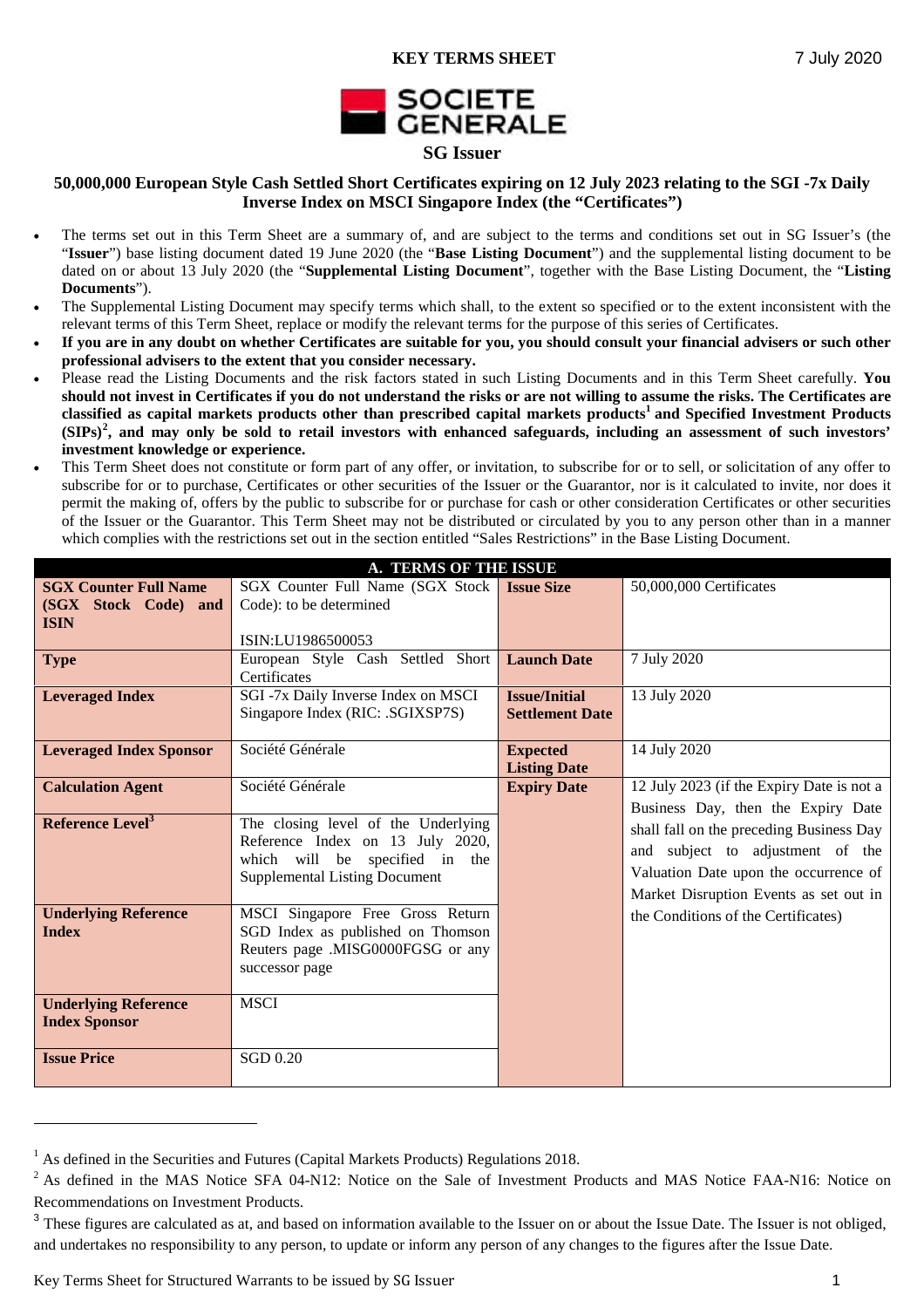| <b>Strike Level</b>                                           | Zero                                                                                                                                                                                                                                                                                                                                                                                                                                                                                                                                                                                                                                                                                                        | <b>Valuation Date</b>                     | 11 July 2023 or if such day is not an<br>Index Business Day, the immediately                                                                                                                                      |  |  |  |  |
|---------------------------------------------------------------|-------------------------------------------------------------------------------------------------------------------------------------------------------------------------------------------------------------------------------------------------------------------------------------------------------------------------------------------------------------------------------------------------------------------------------------------------------------------------------------------------------------------------------------------------------------------------------------------------------------------------------------------------------------------------------------------------------------|-------------------------------------------|-------------------------------------------------------------------------------------------------------------------------------------------------------------------------------------------------------------------|--|--|--|--|
| <b>Daily Leverage</b>                                         | -7x (within the Leveraged Index)                                                                                                                                                                                                                                                                                                                                                                                                                                                                                                                                                                                                                                                                            |                                           | preceding Index Business Day.<br>The "Index Business Day" means a<br>day on which the value of the                                                                                                                |  |  |  |  |
| <b>Notional</b><br><b>Amount</b><br>per<br><b>Certificate</b> | <b>SGD 0.20</b>                                                                                                                                                                                                                                                                                                                                                                                                                                                                                                                                                                                                                                                                                             |                                           | Leveraged Index is published by the<br>Leveraged Index Sponsor or, as the case<br>may be, the successor Leveraged Index<br>Sponsor                                                                                |  |  |  |  |
| Management Fee (p.a.) <sup>4</sup>                            | 0.40%                                                                                                                                                                                                                                                                                                                                                                                                                                                                                                                                                                                                                                                                                                       | <b>Trading</b><br>Last                    | The date falling 5 Business Days                                                                                                                                                                                  |  |  |  |  |
| <b>Gap Premium (p.a.)</b>                                     | 4.20%, is a hedging cost against<br>extreme market movements overnight.                                                                                                                                                                                                                                                                                                                                                                                                                                                                                                                                                                                                                                     | Date                                      | immediately preceding the Expiry Date,<br>currently being 5 July 2023                                                                                                                                             |  |  |  |  |
| <b>Stock Borrowing Cost<sup>5</sup></b>                       | The annualised costs for borrowing<br>stocks in order to take an inverse<br>exposure on the Underlying Reference<br>Index                                                                                                                                                                                                                                                                                                                                                                                                                                                                                                                                                                                   | <b>Rebalancing</b><br>Cost <sup>5</sup>   | The transaction costs (if applicable),<br>computed as a function of leverage and<br>daily inverse performance of the<br>Underlying Reference Index                                                                |  |  |  |  |
| <b>Board Lot</b>                                              | 100 Certificates                                                                                                                                                                                                                                                                                                                                                                                                                                                                                                                                                                                                                                                                                            | <b>Settlement Date</b>                    | No later than five Business Days<br>following the Expiry Date, currently<br>being 19 July 2023                                                                                                                    |  |  |  |  |
| <b>Relevant Stock Exchange</b>                                | The Singapore Exchange Securities                                                                                                                                                                                                                                                                                                                                                                                                                                                                                                                                                                                                                                                                           | <b>Listing</b>                            | Application will be made for the listing                                                                                                                                                                          |  |  |  |  |
| for the Certificates                                          | Trading Limited (the "SGX-ST")<br>The SGX-ST                                                                                                                                                                                                                                                                                                                                                                                                                                                                                                                                                                                                                                                                |                                           | of, and permission to deal in, the<br>Certificates on the SGX-ST and the                                                                                                                                          |  |  |  |  |
| <b>Relevant Stock Exchange</b><br>for the Leveraged Index     |                                                                                                                                                                                                                                                                                                                                                                                                                                                                                                                                                                                                                                                                                                             |                                           | issue of the Certificates is conditional                                                                                                                                                                          |  |  |  |  |
| <b>Relevant Stock Exchange</b>                                | The SGX-ST                                                                                                                                                                                                                                                                                                                                                                                                                                                                                                                                                                                                                                                                                                  |                                           | upon listing being granted                                                                                                                                                                                        |  |  |  |  |
| the<br><b>Underlying</b><br>for                               |                                                                                                                                                                                                                                                                                                                                                                                                                                                                                                                                                                                                                                                                                                             |                                           |                                                                                                                                                                                                                   |  |  |  |  |
| <b>Reference Index</b><br><b>Clearing System</b>              | The Central Depository (Pte) Limited                                                                                                                                                                                                                                                                                                                                                                                                                                                                                                                                                                                                                                                                        | <b>Warrant Agent</b>                      | <b>CDP</b>                                                                                                                                                                                                        |  |  |  |  |
|                                                               | ("CDP")                                                                                                                                                                                                                                                                                                                                                                                                                                                                                                                                                                                                                                                                                                     |                                           |                                                                                                                                                                                                                   |  |  |  |  |
| <b>Exercise</b>                                               | <b>Automatic Exercise</b>                                                                                                                                                                                                                                                                                                                                                                                                                                                                                                                                                                                                                                                                                   | <b>Settlement</b><br><b>Method</b>        | <b>Cash Settlement</b>                                                                                                                                                                                            |  |  |  |  |
| <b>Settlement Currency</b>                                    | Singapore Dollar ("SGD")                                                                                                                                                                                                                                                                                                                                                                                                                                                                                                                                                                                                                                                                                    | <b>Leveraged</b><br><b>Index Currency</b> | <b>SGD</b>                                                                                                                                                                                                        |  |  |  |  |
| <b>Business Day</b>                                           | A day on which the SGX-ST is open<br>for dealings in Singapore during its<br>normal trading hours and banks are<br>open for business in Singapore.                                                                                                                                                                                                                                                                                                                                                                                                                                                                                                                                                          | <b>Governing Law</b>                      | Singapore law                                                                                                                                                                                                     |  |  |  |  |
| <b>Cash Settlement Amount</b>                                 | In respect of each Certificate, shall be an amount payable in the Settlement Currency equal to:<br>Notional Amount per Certificate x Closing Level<br>Settlement Amount.                                                                                                                                                                                                                                                                                                                                                                                                                                                                                                                                    |                                           | Please refer to the "Information relating to the European Style Cash Settled Short Certificates" section<br>of the Supplemental Listing Document for examples and illustrations of the calculation of the Cash    |  |  |  |  |
| <b>Closing Level</b>                                          | In respect of each Certificate, shall be an amount payable in the Settlement Currency equal to:                                                                                                                                                                                                                                                                                                                                                                                                                                                                                                                                                                                                             |                                           |                                                                                                                                                                                                                   |  |  |  |  |
|                                                               | $\left(\frac{\textit{Final Reference Level } \times \textit{Final Exchange Rate}}{\textit{Initial Reference Level } \times \textit{Initial Exchange Rate}} - \textit{Strike Level} \right) \times \textit{Hedging Free Factor}$                                                                                                                                                                                                                                                                                                                                                                                                                                                                             |                                           |                                                                                                                                                                                                                   |  |  |  |  |
| <b>Hedging Fee Factor</b>                                     | In respect of each Certificate, shall be an amount calculated as: Product (for t from 2 to Valuation<br>Date) of $(1 - \text{Management}$ Fee x $(ACT (t-1,t) \div 360)$ x $(1 - \text{Gap premium (t-1) x (ACT (t-1,t) \div 360)}$ ,<br>where:<br>"t" refers to "Observation Date" which means each Index Business Day (subject to Market<br>Disruption Event), from (and including) the Index Business Day immediately preceding the Expected<br>Listing Date to the Valuation Date; and<br>ACT (t-1;t) means the number of calendar days between the Index Business Day immediately<br>preceding the Observation Date (which is "t-1") (included) and the Observation Date (which is "t")<br>(excluded). |                                           |                                                                                                                                                                                                                   |  |  |  |  |
|                                                               |                                                                                                                                                                                                                                                                                                                                                                                                                                                                                                                                                                                                                                                                                                             |                                           | If the Issuer determines, in its sole discretion, that on any Observation Date a Market Disruption Event<br>has occurred, then that Observation Date shall be postponed until the first succeeding Index Business |  |  |  |  |

<sup>&</sup>lt;sup>4</sup> Please note that the Management Fee may be increased up to a maximum of 3% p.a. on giving one month's notice to investors. Any increase in the Management Fee will be announced on the SGXNET. Please refer to the section of the Supplemental Listing Document entitled "Fees and Charges" for further details of the fees and charges payable and the maximum of such fees as well as other ongoing expenses that may be borne by the Certificates.

<sup>&</sup>lt;sup>5</sup> These costs are embedded within the Leveraged Index.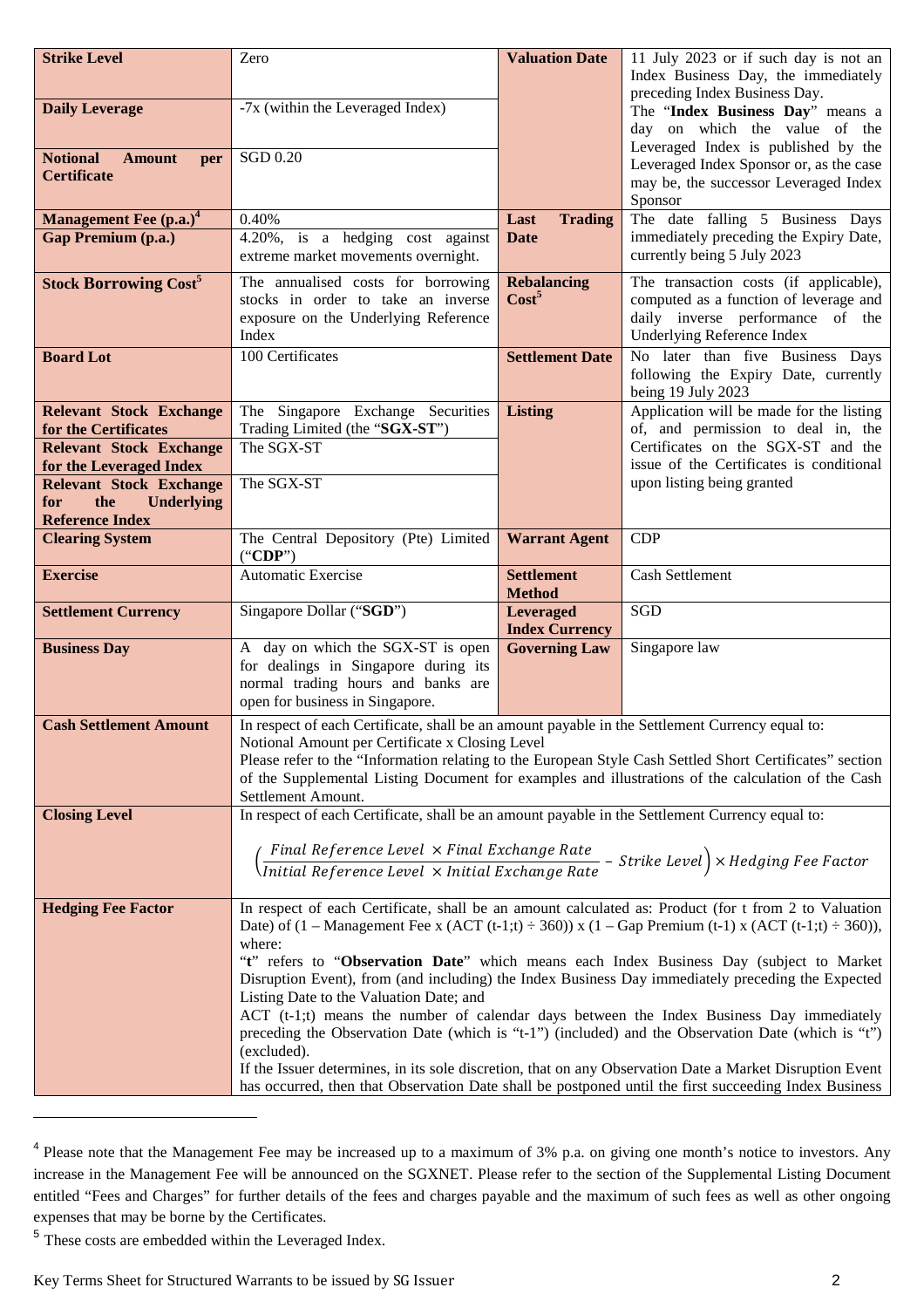|                                               | Day on which there is no Market Disruption Event, unless there is a Market Disruption Event on each                                                                                                    |
|-----------------------------------------------|--------------------------------------------------------------------------------------------------------------------------------------------------------------------------------------------------------|
|                                               | of the five Index Business Days immediately following the original date that, but for the Market                                                                                                       |
|                                               | Disruption Event, would have been an Observation Date. In that case, that fifth Index Business Day                                                                                                     |
|                                               | shall be deemed to be the Observation Date notwithstanding the Market Disruption Event and the                                                                                                         |
|                                               | Issuer shall determine, its good faith estimate of the relevant closing level of the Leveraged Index and                                                                                               |
|                                               | the value of the Certificate on that fifth Index Business Day in accordance with the formula for and                                                                                                   |
|                                               | method of calculation last in effect prior to the occurrence of the first Market Disruption Event taking                                                                                               |
|                                               | into account, inter alia, the published level of the Underlying Reference Index, the exchange traded or                                                                                                |
|                                               | quoted price of each security comprised in the Underlying Reference Index and the potential increased                                                                                                  |
|                                               | cost of hedging by the Issuer as a result of the occurrence of the Market Disruption Event.                                                                                                            |
|                                               | Please refer to the "Information relating to the European Style Cash Settled Short Certificates" section                                                                                               |
|                                               | of the Supplemental Listing Document for examples and illustrations of the calculation of the Hedging                                                                                                  |
|                                               | Fee Factor.                                                                                                                                                                                            |
| <b>Initial Reference Level</b> <sup>3</sup>   | The closing level of the Leveraged Index on 13 July 2020, which will be specified in the Supplemental                                                                                                  |
|                                               | Listing Document.                                                                                                                                                                                      |
| <b>Final Reference Level</b>                  | The closing level of the Leveraged Index on the Valuation Date.                                                                                                                                        |
| <b>Initial Exchange Rate</b>                  | 1                                                                                                                                                                                                      |
| <b>Final Exchange Rate</b>                    |                                                                                                                                                                                                        |
| <b>Air Bag Mechanism</b>                      | The "Air Bag Mechanism" refers to the mechanism built in the Leveraged Index and which is                                                                                                              |
|                                               | designed to reduce the Leveraged Index's exposure to the Underlying Reference Index during extreme                                                                                                     |
|                                               | market conditions. If the Underlying Reference Index increases by 10% or more during the trading day                                                                                                   |
|                                               | (which represents a 70% loss after a 7 times inverse leverage), the Air Bag Mechanism is triggered and                                                                                                 |
|                                               | the Leveraged Index is adjusted intra-day. The Air Bag Mechanism reduces the impact on the                                                                                                             |
|                                               | Leveraged Index if the Underlying Reference Index rises further, but will also maintain a reduced                                                                                                      |
|                                               | exposure to the Underlying Reference Index in the event the Underlying Reference Index starts to fall                                                                                                  |
|                                               | after the Air Bag Mechanism is triggered, thereby reducing its ability to recoup losses.                                                                                                               |
|                                               | Trading of Certificates is suspended for at least 30 minutes after the Air Bag is triggered.                                                                                                           |
|                                               | Please refer to "Product Specific Risks" relating to the Air Bag Mechanism below, and the                                                                                                              |
|                                               | "Description of Air Bag Mechanism" section of the Supplemental Listing Document for further                                                                                                            |
|                                               | information of the Air Bag Mechanism.                                                                                                                                                                  |
| Form                                          | The Certificates will be represented by a global warrant, which will be deposited with the CDP. No                                                                                                     |
|                                               | definitive Warrants will be issued.                                                                                                                                                                    |
| <b>Adjustments</b><br>and                     | The Issuer has the right to make adjustments to the terms of the Certificates if certain events including                                                                                              |
| <b>Extraordinary Events</b>                   | the following take place: if the Leveraged Index or the Underlying Reference Index, as the case may<br>be, is calculated and published by a successor to the relevant Index Sponsor, if the Underlying |
|                                               | Reference Index or the Leveraged Index, as the case may be, is replaced or modified or if the relevant                                                                                                 |
|                                               | Index Sponsor fails to calculate and publish the Underlying Reference Index or the Leveraged Index                                                                                                     |
|                                               | on the Valuation Date (as more specifically set out in the terms and conditions of the Certificates in the                                                                                             |
|                                               | Listing Documents). For the avoidance of doubt, no notice will be given if the Issuer determines that                                                                                                  |
|                                               | adjustments will not be made.                                                                                                                                                                          |
| <b>Further Issuance</b>                       | The Issuer may issue further certificates which will form a single series with the existing issue of                                                                                                   |
|                                               | Certificates, subject to the approval of the SGX-ST.                                                                                                                                                   |
| <b>Documents</b>                              | The Listing Documents are and will be available for inspection during usual business hours on any                                                                                                      |
|                                               | weekday (public holidays excepted) at the following address:                                                                                                                                           |
|                                               | Société Générale, Singapore Branch, 8 Marina Boulevard, #12-01 Marina Bay Financial Centre Tower                                                                                                       |
|                                               | 1, Singapore 018981.                                                                                                                                                                                   |
| <b>Selling Restrictions</b>                   | No action has been or will be taken by the Issuer that would permit a public offering of the Certificates                                                                                              |
|                                               | or possession or distribution of any offering material in relation to the Certificates in any jurisdiction                                                                                             |
|                                               | where action for that purpose is required. No offers, sales or deliveries of any Certificate or                                                                                                        |
|                                               | distribution of any offering material relating to the Certificates may be made in or from any                                                                                                          |
|                                               | jurisdiction except in circumstances which will result in compliance with any applicable laws or                                                                                                       |
|                                               | regulations.                                                                                                                                                                                           |
|                                               | <b>B. INFORMATION ON THE ISSUER AND GUARANTOR</b>                                                                                                                                                      |
| <b>Name of Issuer</b>                         | <b>SG</b> Issuer                                                                                                                                                                                       |
|                                               | The Issuer is incorporated in Luxembourg with limited liability.                                                                                                                                       |
| <b>Name of Guarantor</b>                      | Société Générale                                                                                                                                                                                       |
|                                               | The Guarantor is incorporated in France as a Société Anonyme.                                                                                                                                          |
| <b>Credit Rating</b><br>of<br>the             | As of the Launch Date:                                                                                                                                                                                 |
| <b>Guarantor</b>                              | Moody's Investors Service, Inc.: A1                                                                                                                                                                    |
|                                               | S&P Global Ratings: A                                                                                                                                                                                  |
| <b>Guarantor</b><br><b>Issuer</b><br>$\prime$ | The Issuer is supervised by the Luxembourg Commission de Surveillance du Secteur Financier on a                                                                                                        |
| <b>Regulated by</b>                           | consolidated basis.                                                                                                                                                                                    |
|                                               | The Guarantor is regulated by, <i>inter alia</i> , the Autorité de contrôle prudentiel et de résolution (ACPR)                                                                                         |
|                                               | in France.                                                                                                                                                                                             |
| Issuer's<br>Guarantor's<br>$\prime$           | The Issuer's contact information is as follows:<br>$\bullet$                                                                                                                                           |
| Website and any other                         | Contact number: +352 27 85 44 40                                                                                                                                                                       |
| <b>Contact Information</b>                    | Email address: SGIS@sgcib.com                                                                                                                                                                          |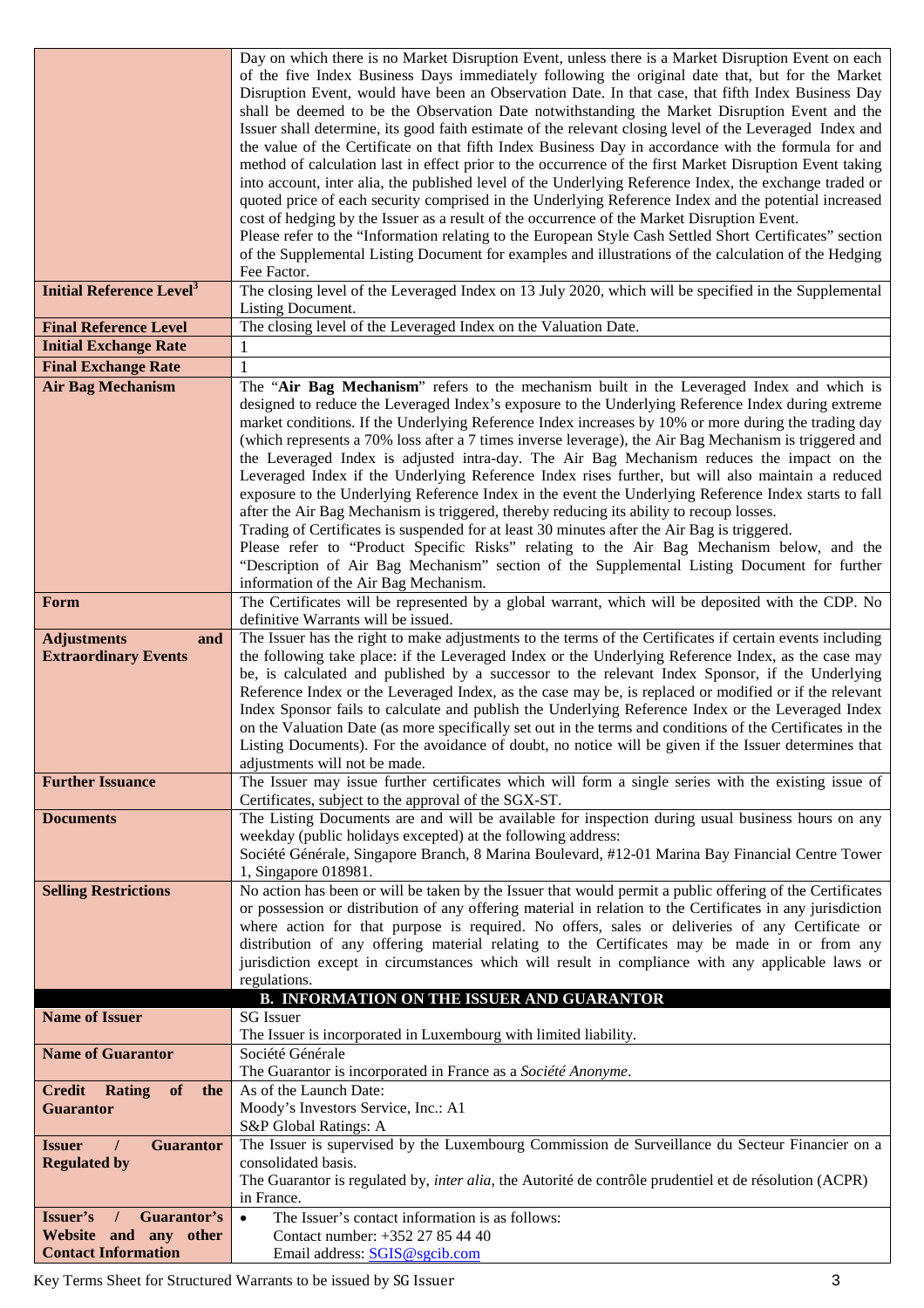|                                          | For more information, including financial information, on the Guarantor, please see the<br>$\bullet$                                                                                                   |  |  |  |  |  |  |  |
|------------------------------------------|--------------------------------------------------------------------------------------------------------------------------------------------------------------------------------------------------------|--|--|--|--|--|--|--|
|                                          | Guarantor's corporate web-site www.societegenerale.com.<br>C. INFORMATION ON MARKET MAKING                                                                                                             |  |  |  |  |  |  |  |
| <b>Designated</b><br><b>Name</b><br>of   | Société Générale                                                                                                                                                                                       |  |  |  |  |  |  |  |
| <b>Market Maker ("DMM")</b>              |                                                                                                                                                                                                        |  |  |  |  |  |  |  |
| <b>Maximum Bid and Offer</b>             | 10 ticks or S\$0.20 whichever is greater                                                                                                                                                               |  |  |  |  |  |  |  |
| <b>Spread</b>                            |                                                                                                                                                                                                        |  |  |  |  |  |  |  |
| <b>Minimum</b><br><b>Quantity</b>        | 10,000 Certificates                                                                                                                                                                                    |  |  |  |  |  |  |  |
| subject to Bid and Offer                 |                                                                                                                                                                                                        |  |  |  |  |  |  |  |
| <b>Spread</b><br>Last Trading Day<br>for | The date falling 5 Business Days immediately preceding the Expiry Date.                                                                                                                                |  |  |  |  |  |  |  |
| <b>Market Making</b>                     |                                                                                                                                                                                                        |  |  |  |  |  |  |  |
| Circumstances where<br>a                 | The DMM may not provide quotations in the following circumstances:                                                                                                                                     |  |  |  |  |  |  |  |
| Quote will/may not be                    | during the pre-market opening and five minutes following the opening of the SGX-ST on any<br>(i)                                                                                                       |  |  |  |  |  |  |  |
| provided                                 | trading day;                                                                                                                                                                                           |  |  |  |  |  |  |  |
|                                          | if the Certificates are valueless (where the Issuer's bid price is below the minimum bid size for<br>(ii)                                                                                              |  |  |  |  |  |  |  |
|                                          | such securities as prescribed by the SGX-ST);                                                                                                                                                          |  |  |  |  |  |  |  |
|                                          | (iii) before the Relevant Stock Exchange for the Underlying Reference Index has opened and after the<br>Relevant Stock Exchange for the Underlying Reference Index has closed on any trading day and   |  |  |  |  |  |  |  |
|                                          | trading in the securities constituting the Underlying Reference Index has ceased for such trading                                                                                                      |  |  |  |  |  |  |  |
|                                          | day;                                                                                                                                                                                                   |  |  |  |  |  |  |  |
|                                          | (iv) when trading in the Underlying Reference Index is suspended or limited in a material way for any                                                                                                  |  |  |  |  |  |  |  |
|                                          | reason, for the avoidance of doubt, the DMM is not obliged to provide quotations for the                                                                                                               |  |  |  |  |  |  |  |
|                                          | Certificates at any time when the Underlying Reference Index is not negotiated/traded for any                                                                                                          |  |  |  |  |  |  |  |
|                                          | reason:                                                                                                                                                                                                |  |  |  |  |  |  |  |
|                                          | where the Certificates are suspended from trading for any reason including, but without<br>(v)                                                                                                         |  |  |  |  |  |  |  |
|                                          | limitation, as a result of trading in the securities or derivatives relating to or constituting the<br>Underlying Reference Index being suspended, trading of options or futures relating to the       |  |  |  |  |  |  |  |
|                                          | Underlying Reference Index on any options or futures exchanges being suspended, or options or                                                                                                          |  |  |  |  |  |  |  |
|                                          | futures generally on any options and/or futures exchanges on which options relating to the                                                                                                             |  |  |  |  |  |  |  |
|                                          | Underlying Reference Index are traded being suspended, or if the Underlying Reference Index                                                                                                            |  |  |  |  |  |  |  |
|                                          | for whatever reason is not calculated;                                                                                                                                                                 |  |  |  |  |  |  |  |
|                                          | (vi) market disruption events, including, without limitation, (i) any suspension of or limitation                                                                                                      |  |  |  |  |  |  |  |
|                                          | imposed on trading (including but not limited to unforeseen circumstances such as by reason of                                                                                                         |  |  |  |  |  |  |  |
|                                          | movements in price exceeding limits permitted by the SGX-ST or any act of God, war, riot,<br>public disorder, explosion, terrorism or otherwise) in securities or derivatives relating to or           |  |  |  |  |  |  |  |
|                                          | constituting the Underlying Reference Index, options or futures relating to the Underlying                                                                                                             |  |  |  |  |  |  |  |
|                                          | Reference Index on any options or futures exchanges or options or futures generally on any                                                                                                             |  |  |  |  |  |  |  |
|                                          | options and/or futures exchanges on which options relating to the Underlying Reference Index                                                                                                           |  |  |  |  |  |  |  |
|                                          | are traded and (ii) any failure from the Underlying Reference Index Sponsor, to compute, publish                                                                                                       |  |  |  |  |  |  |  |
|                                          | and disseminate the level of the Underlying Reference Index, or material limitation to access the                                                                                                      |  |  |  |  |  |  |  |
|                                          | level of the Underlying Reference Index;                                                                                                                                                               |  |  |  |  |  |  |  |
|                                          | (vii) where the Issuer or the DMM faces technical problems affecting the ability of the DMM to<br>provide bids and offer quotations;                                                                   |  |  |  |  |  |  |  |
|                                          | (viii) where the ability of the Issuer to source a hedge or unwind an existing hedge, as determined by                                                                                                 |  |  |  |  |  |  |  |
|                                          | the Issuer in good faith, is materially affected by the prevailing market conditions, and the Issuer                                                                                                   |  |  |  |  |  |  |  |
|                                          | informs the SGX-ST of its inability to do so as soon as practicable;                                                                                                                                   |  |  |  |  |  |  |  |
|                                          | (ix) in cases where the Issuer has no Certificates to sell, then the DMM will only provide the bid                                                                                                     |  |  |  |  |  |  |  |
|                                          | price;                                                                                                                                                                                                 |  |  |  |  |  |  |  |
|                                          | if the stock market experiences exceptional price movement and volatility;<br>(X)                                                                                                                      |  |  |  |  |  |  |  |
|                                          | (xi) when it is a public holiday in Singapore and/or the SGX-ST is not open for dealings; and<br>(xii) during the suspension of trading of Certificates after an Air Bag Mechanism has been triggered. |  |  |  |  |  |  |  |
|                                          | <b>D. PRODUCT SUITABILITY</b>                                                                                                                                                                          |  |  |  |  |  |  |  |
| WHO IS THIS PRODUCT SUITABLE FOR?        |                                                                                                                                                                                                        |  |  |  |  |  |  |  |

- This product is only suitable for investors who believe that the level of the Underlying Reference Index will fall and are seeking short-term leveraged inverse exposure to the Underlying Reference Index. The Certificates are classified as Specified Investment Products (SIPs), and may only be sold to retail investors with enhanced safeguards, including an assessment of such investors' investment knowledge or experience.
- This product should be only considered for intraday trading and short term investment periods due to its leveraged inverse exposure and the daily compounding, which may lead to a performance different from 7 times the inverse performance of the Underlying Reference Index over a period longer than one day.

You should consider carefully whether the Certificates are suitable for you in light of your experience, objectives, financial position and other relevant circumstances. The Certificates are not suitable for inexperienced investors.

# WHAT ARE VOLLINVESTING IN?

**Key Product Features**

| WHAT ARE YOU INVESTING IN?                                                                                                        | Further Information |  |  |  |
|-----------------------------------------------------------------------------------------------------------------------------------|---------------------|--|--|--|
| You are investing in the daily leveraged certificates, which are in the form of a zero-strike warrant, that   Please refer to the |                     |  |  |  |
| provides you with a fixed leveraged return on the daily inverse performance of the Underlying Reference   "Information relating   |                     |  |  |  |

Key Terms Sheet for Structured Warrants to be issued by SG Issuer 4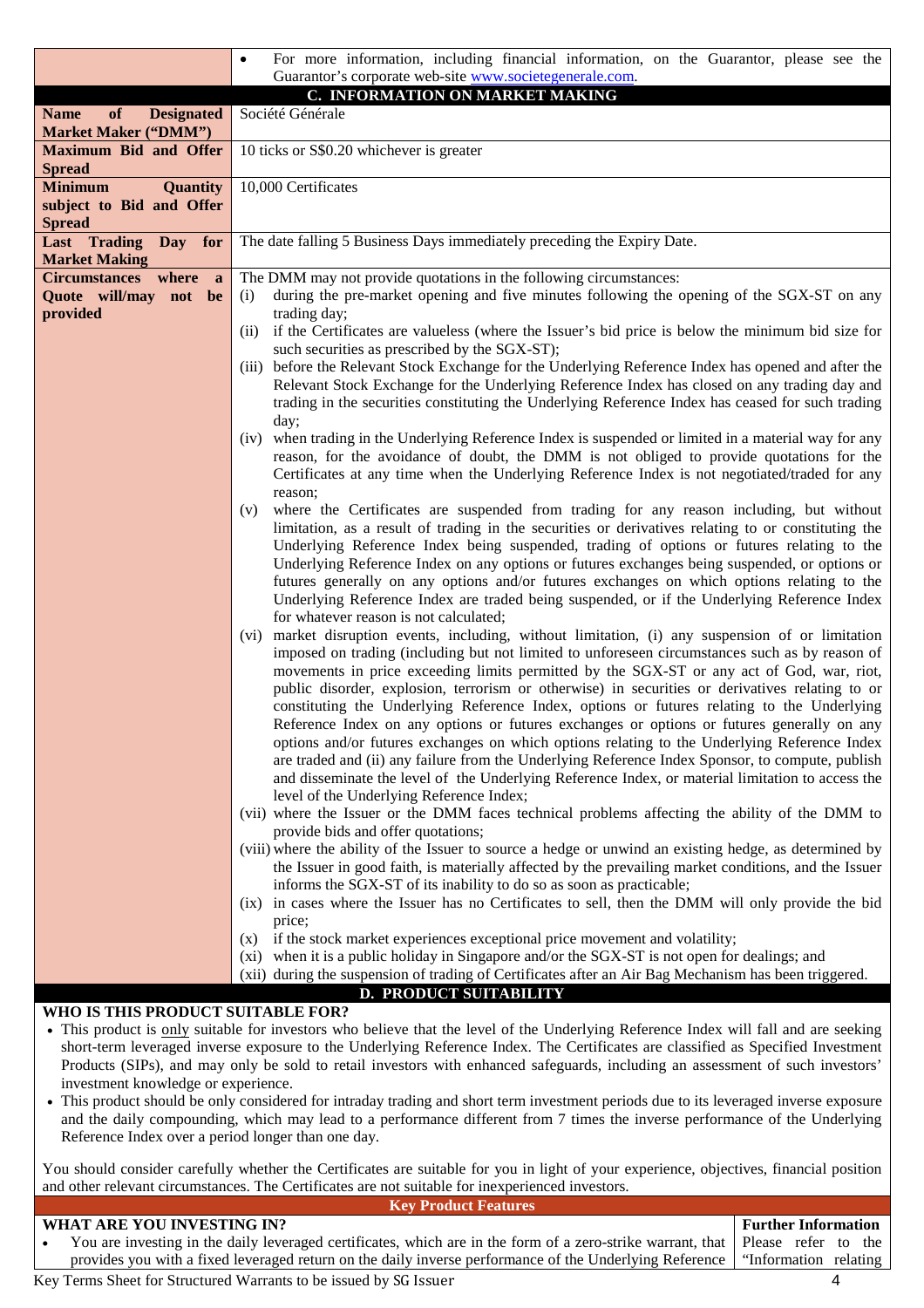| Index, plus any costs or fees that may apply.<br>The Certificates track the performance of the Leveraged Index, which is calculated by an independent<br>index calculation agent. The Leveraged Index provides a return based on an inverse fixed daily leveraged<br>return of the Underlying Reference Index.<br>As an example, the performance of the Certificates will provide 7 times the daily inverse performance of<br>$\bullet$<br>the Underlying Reference Index (excluding costs). If the Underlying Reference Index falls by 1%<br>compared to the previous closing level, the value of the Certificate will rise by 7% (excluding costs). If<br>the Underlying Reference Index rises by 1% compared to the previous closing level, the value of the<br>Certificate will fall by 7% (excluding costs).<br>Floor level of the Leveraged Index<br>The Leveraged Index is floored at 0 and the Certificates cannot be valued below zero.<br>Leveraged Index Mechanism | the Leveraged<br>to<br>Index" section in the<br>Supplemental Listing<br>Document, and the<br>Issuer's website<br>at<br>dlc.socgen.com.                                                                                                               |
|-------------------------------------------------------------------------------------------------------------------------------------------------------------------------------------------------------------------------------------------------------------------------------------------------------------------------------------------------------------------------------------------------------------------------------------------------------------------------------------------------------------------------------------------------------------------------------------------------------------------------------------------------------------------------------------------------------------------------------------------------------------------------------------------------------------------------------------------------------------------------------------------------------------------------------------------------------------------------------|------------------------------------------------------------------------------------------------------------------------------------------------------------------------------------------------------------------------------------------------------|
| The leverage mechanism is designed to provide 7 times the daily inverse performance of the Underlying<br>Reference Index (excluding costs). The inverse exposure is obtained by a process equivalent to selling 7<br>times the Index and lending 8 times the cash (comprising the initial investment and 7 times the inverse<br>exposure) at a rate determined according to the formula of the Leveraged Index.                                                                                                                                                                                                                                                                                                                                                                                                                                                                                                                                                               |                                                                                                                                                                                                                                                      |
| <b>Calculation of the Cash Settlement Amount</b><br>In respect of each Certificate, shall be an amount (if positive) payable in the Settlement Currency equal to:<br>the Notional Amount per Certificate times the Closing Level.                                                                                                                                                                                                                                                                                                                                                                                                                                                                                                                                                                                                                                                                                                                                             |                                                                                                                                                                                                                                                      |
| WHAT WOULD YOU GAIN OR LOSE IN DIFFERENT SITUATIONS?                                                                                                                                                                                                                                                                                                                                                                                                                                                                                                                                                                                                                                                                                                                                                                                                                                                                                                                          |                                                                                                                                                                                                                                                      |
| • Best case scenario:<br>The level of the Underlying Reference Index falls substantially resulting in a significant increase in the price of the Certificates. You<br>would then sell the Certificates and realise a profit. The DMM is required to provide liquidity in the Certificates to ensure that there<br>will generally be a market price available for the purchase and sale of the Certificates.<br>• Worst case scenario:                                                                                                                                                                                                                                                                                                                                                                                                                                                                                                                                         |                                                                                                                                                                                                                                                      |
| If you buy the Certificates and the level of the Underlying Reference Index increases sharply, the value of the Certificates will<br>decrease by a multiple of the aforementioned increase in the level of the Underlying Reference Index, and you may lose your entire<br>investment.                                                                                                                                                                                                                                                                                                                                                                                                                                                                                                                                                                                                                                                                                        |                                                                                                                                                                                                                                                      |
| Please refer to Appendix I below for an illustration on how returns and losses can occur under different scenarios.<br><b>E. KEY RISKS</b>                                                                                                                                                                                                                                                                                                                                                                                                                                                                                                                                                                                                                                                                                                                                                                                                                                    |                                                                                                                                                                                                                                                      |
| WHAT ARE THE KEY RISKS OF THIS INVESTMENT?<br>Investment in the Certificates involves substantial risks including market risk, liquidity risk and the risk<br>that the Issuer and/or the Guarantor will be unable to satisfy its/their obligations under the Certificates.<br>Investors should ensure that they understand the nature of all these risks before making a decision to<br>invest in the Certificates.<br>PLEASE REFER TO THE LISTING DOCUMENTS FOR A COMPLETE LIST OF RISKS<br>The Risk Factors below are a summary of the Risk Factors set out in the Base Listing Document and the<br>$\bullet$<br>Supplemental Listing Document.                                                                                                                                                                                                                                                                                                                             | <b>Further Information</b><br>Please refer to the<br>"Risk<br>Factors"<br>section set out in the<br>Base<br>Listing<br>Document and in the<br>Supplemental Listing<br>Document<br>for<br>a<br>complete list of risks<br>and details of the<br>risks. |
| <b>Market Risks</b><br>Market price of the Certificates may be affected by many factors<br>$\bullet$                                                                                                                                                                                                                                                                                                                                                                                                                                                                                                                                                                                                                                                                                                                                                                                                                                                                          |                                                                                                                                                                                                                                                      |
| Due to their nature, Certificates can be volatile instruments and may be subject to considerable fluctuations in value due to,<br>including but not limited to, variations in the frequency and magnitude of the changes in the level of the Underlying Reference<br>Index, the time remaining to expiry, the currency exchange rates and the creditworthiness of the Issuer and the Guarantor.<br>You may lose your entire investment<br>$\bullet$<br>Certain events relating to the Underlying Reference Index or Underlying Reference Index components may cause adverse<br>movements in the value and the level of the Underlying Reference Index or Underlying Reference Index components, as a result<br>of which, you may, in extreme circumstances, sustain a significant loss of your investment if the level of the Underlying<br>Reference Index has risen sharply.<br><b>Liquidity Risks</b>                                                                      |                                                                                                                                                                                                                                                      |
| The secondary market may be illiquid<br>$\bullet$                                                                                                                                                                                                                                                                                                                                                                                                                                                                                                                                                                                                                                                                                                                                                                                                                                                                                                                             |                                                                                                                                                                                                                                                      |
| The Issuer acting through its DMM may be the only market participant buying and selling the Certificates. Therefore, the<br>secondary market for the Certificates may be limited and you may not be able to realise the value of the Certificates. Do note that<br>the bid-ask spread increases with illiquidity.                                                                                                                                                                                                                                                                                                                                                                                                                                                                                                                                                                                                                                                             |                                                                                                                                                                                                                                                      |
| <b>Product Specific Risks</b>                                                                                                                                                                                                                                                                                                                                                                                                                                                                                                                                                                                                                                                                                                                                                                                                                                                                                                                                                 |                                                                                                                                                                                                                                                      |
| Certificates only exercisable on the Expiry Date<br>$\bullet$<br>The Certificates are only exercisable on the Expiry Date and you may not exercise the Certificates prior to such date.<br>Accordingly, if on the Expiry Date the Cash Settlement Amount is zero or close to zero, you will lose your entire investment in<br>the Certificates.<br>The total return on an investment in any Certificate will be affected by the Hedging Fee Factor, Management Fee and Gap<br>Premium.                                                                                                                                                                                                                                                                                                                                                                                                                                                                                        |                                                                                                                                                                                                                                                      |
| Trading in the Certificates may be suspended<br>$\bullet$<br>You should note that if trading in the securities or derivatives relating to or constituting the Underlying Reference Index is<br>suspended, trading of options or futures relating to the Underlying Reference Index on any options or futures exchanges is<br>suspended, or options or futures generally on any options and/or futures exchanges on which options or futures relating to the                                                                                                                                                                                                                                                                                                                                                                                                                                                                                                                   |                                                                                                                                                                                                                                                      |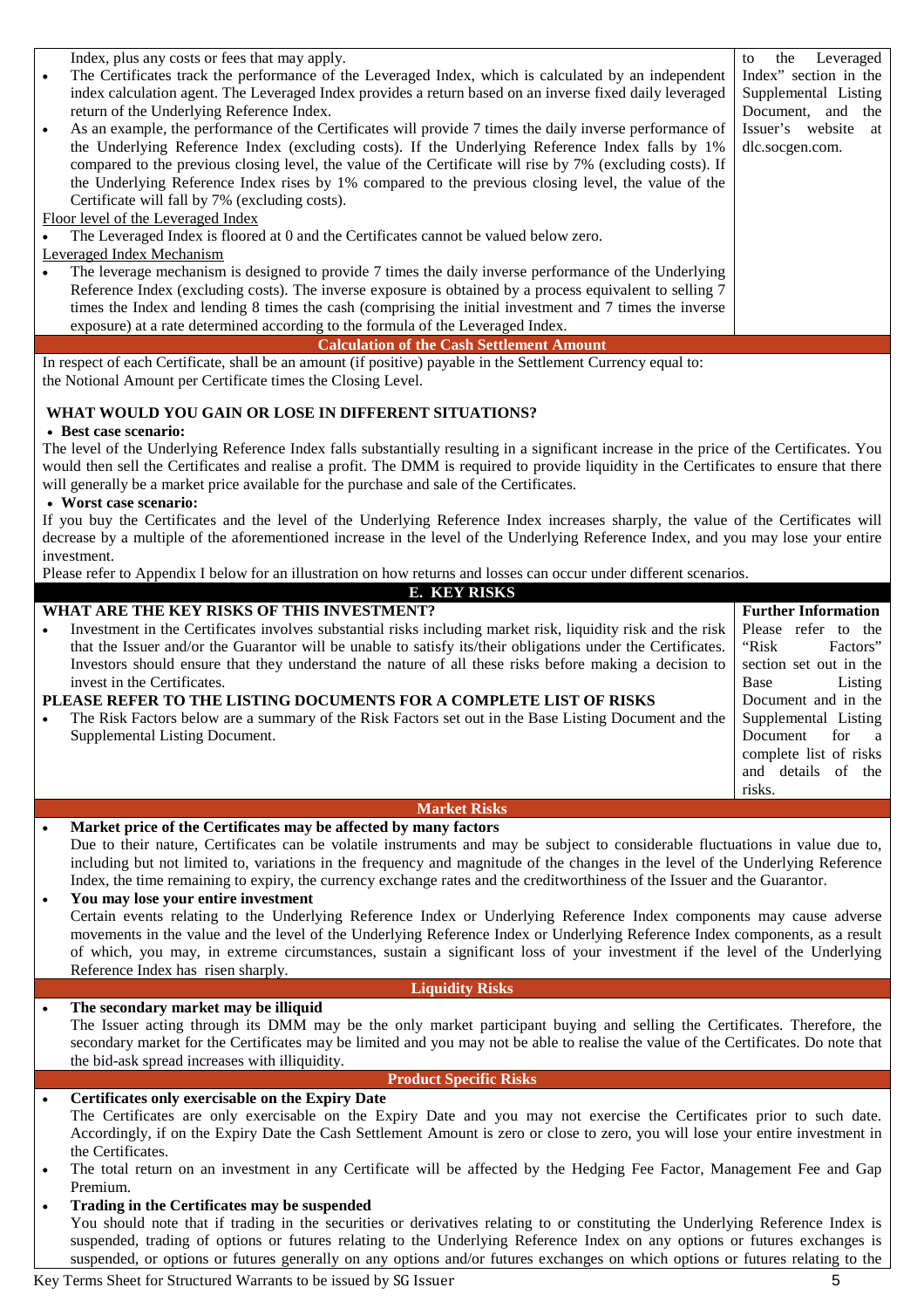Underlying Reference Index are traded is suspended, or if the Underlying Reference Index or the Leveraged Index for whatever reason is not calculated, trading in the relevant Certificates may be suspended for a similar period.

# **The value of certain index constituents may not be included in the closing level of the Underlying Reference Index**

The closing level of the Underlying Reference Index may be the settlement price for settling the relevant index futures and options contracts as determined by the Relevant Stock Exchange. Thus, if it occurs at a time when one or more securities or derivatives comprised in the Underlying Reference Index are not trading and there is no Market Disruption Event under the terms of the Certificates then the value of such securities or derivatives will not be included in the closing level of the Underlying Reference Index.

#### **Issuer may make adjustments to the terms and conditions of the Certificates**

Certain events relating to the Leveraged Index, the Underlying Reference Index, or Underlying Reference Index components permit the Issuer to make certain determinations in respect of the Leveraged Index, the Underlying Reference Index or Underlying Reference Index components, such as an adjustment to the Cash Settlement Amount necessary to take account of any material change in the method of calculation of the Leveraged Index or the Underlying Reference Index.

#### **You will be exposed to leveraged risks**

If the investment results in a loss, any such loss will be increased by the leverage factor of the Leveraged Index. Consequently you could lose more than you would if you invested directly in the Underlying Reference Index, or securities or derivatives comprised in the Underlying Reference Index.

### **Product performance may differ from 7 times the inverse performance of the Underlying Reference Index over a period longer than one day**

When held for longer than a day, product performance could be more or less than the leverage factor that is embedded within the Leveraged Index. The performance each day is locked in, and any subsequent returns are based on what was achieved the previous day. This process, referred to as compounding, may lead to a performance difference from **7** times the inverse performance of the securities or derivatives comprised in the Underlying Reference Index over a period longer than one day. This difference may be amplified in a volatile market with a sideway trend, where market movements are not clear in direction, whereby investors may sustain substantial losses.

### **When triggered, the Air Bag Mechanism may reduce the ability for the product to recoup losses**

Investors should note that the Air Bag Mechanism reduces the impact on the Leveraged Index if the Underlying Reference Index rises further, but will also maintain a reduced exposure to the Underlying Reference Index in the event the Underlying Reference Index starts to fall after the Air Bag Mechanism is triggered, thereby reducing its ability to recoup losses. Investors should note that the performance of the Leveraged Index will be the inverse of the Underlying Reference Index. Illustrative examples of the Air Bag Mechanism are set out below.<sup>6</sup>



#### Scenario 1 – Downward Trend after Air Bag trigger

<sup>&</sup>lt;sup>6</sup> The illustrative examples are not exhaustive.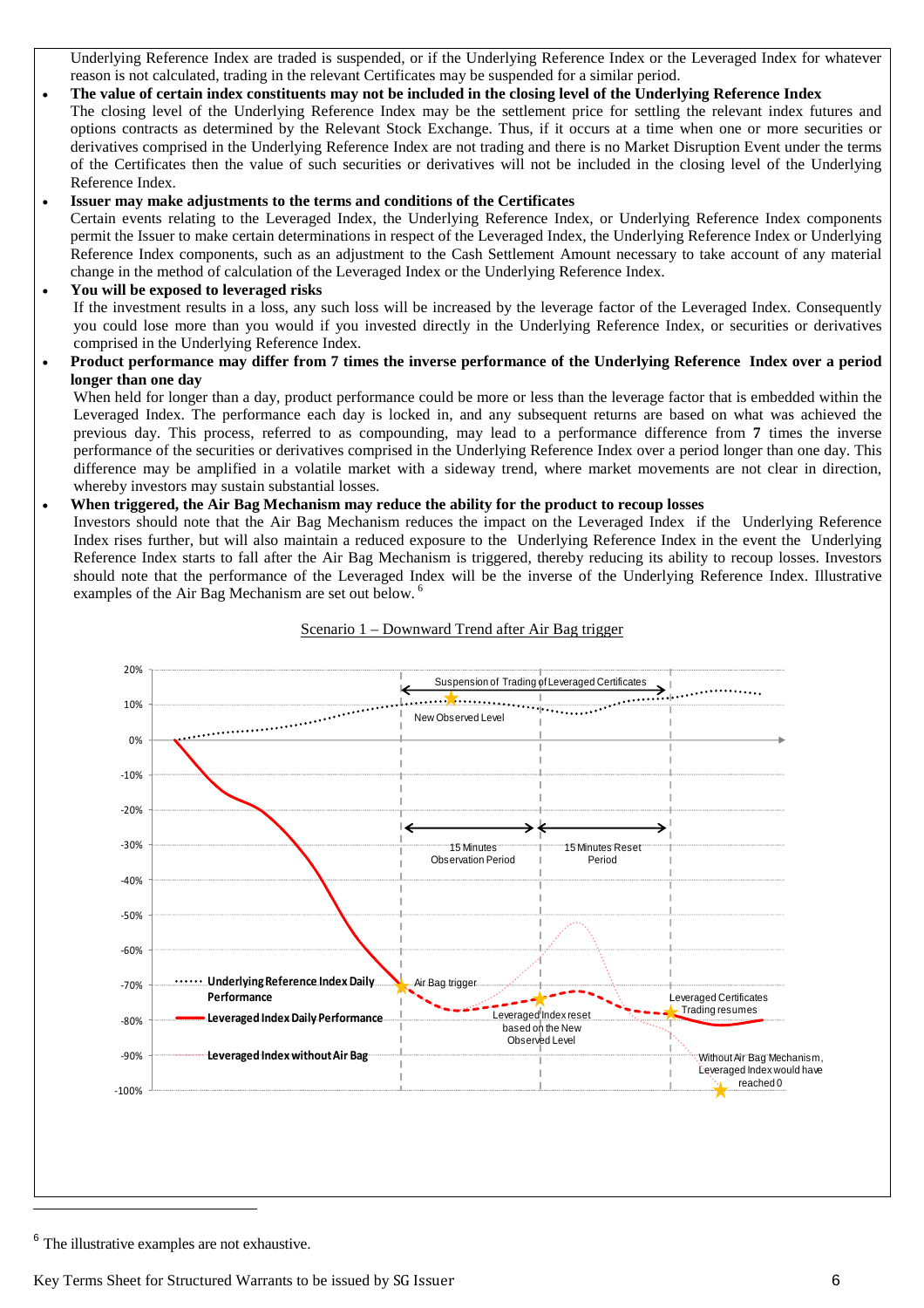

### Scenario 2 – Upward Trend after Air Bag trigger

- **There is no assurance that the Air Bag Mechanism will prevent investors from losing the entire value of their investment** There is no assurance that the Air Bag Mechanism will prevent investors from losing the entire value of their investment, in the event of (i) an overnight increase in the Underlying Reference Index, where there is an approximately 14% or greater gap between the previous day closing level and the opening level of the Underlying Reference Index the following day, as the Air Bag Mechanism will only be triggered when market opens the following day or (ii) a sharp intraday increase in the Underlying Reference Index of approximately 14% or greater within the 15 minutes Observation Period compared to the reference level, being: (a) if air bag has not been previously triggered on the same day, the previous closing level of the Underlying Reference Index, or (b) if one or more air bag have been previously triggered on the same day, the latest New Observed Level.
- **The Certificates may be cancelled by the Issuer** The Certificates may be cancelled at the discretion of the Issuer under certain circumstances, on giving notice to investors in accordance with the terms and conditions of the Certificates. Any money received by an investor on cancellation of the Certificates, which will be at the mark to market price, may be less than the capital initially invested by the investor, resulting in a loss to the investor.

## **Issuer Related Risks**

## **You are exposed to the credit risk of the Issuer and the Guarantor**

- The Certificates constitute general and unsecured obligations of the Issuer and of no other person, and the guarantee provided by the Guarantor constitutes direct unconditional unsecured senior preferred obligations of the Guarantor and of no other person. If you purchase the Certificates, you are relying upon the creditworthiness of the Issuer and the Guarantor and have no rights under the Certificates against any other person. You should note that the Issuer issues a large number of financial instruments, including Certificates, on a global basis and at any given time, the financial instruments outstanding may be substantial.
- **Conflicts of interest may arise from the overall activities of the Issuer, the Guarantor and their subsidiaries or affiliates** The Issuer, the Guarantor and any of their subsidiaries and affiliates are diversified financial institutions that engage in a wide range of commercial and investment banking, brokerage, funds management, hedging transactions and investment and other activities for their own account or the account of others. In addition, the Issuer, the Guarantor and any of their subsidiaries and/or affiliates, in connection with their other business activities, may possess or acquire material information about the securities or derivatives related to the Underlying Reference Index, the Underlying Reference Index, and/or the Leveraged Index. Such activities and information may involve or otherwise affect issuers of the securities or derivatives related to the Underlying Reference Index, the Underlying Reference Index, and/or the Leveraged Index in a manner that may cause consequences adverse to investors in the Certificates or otherwise create conflicts of interests in connection with the issue of Certificates by the Issuer.

### **Hedging or market-making activities by the Issuer, the Guarantor and their subsidiaries or affiliates may affect the Certificates**

In connection with hedging or market-making activities or with respect to proprietary or other trading activities by the Issuer, the Guarantor and any of their respective subsidiaries and affiliates, the Issuer, the Guarantor and any of their respective subsidiaries and affiliates may enter into transactions in the components of the Underlying Reference Index or related securities or derivatives which may affect the market price, liquidity or value of the Certificates and which may affect the interests of investors in the Certificates.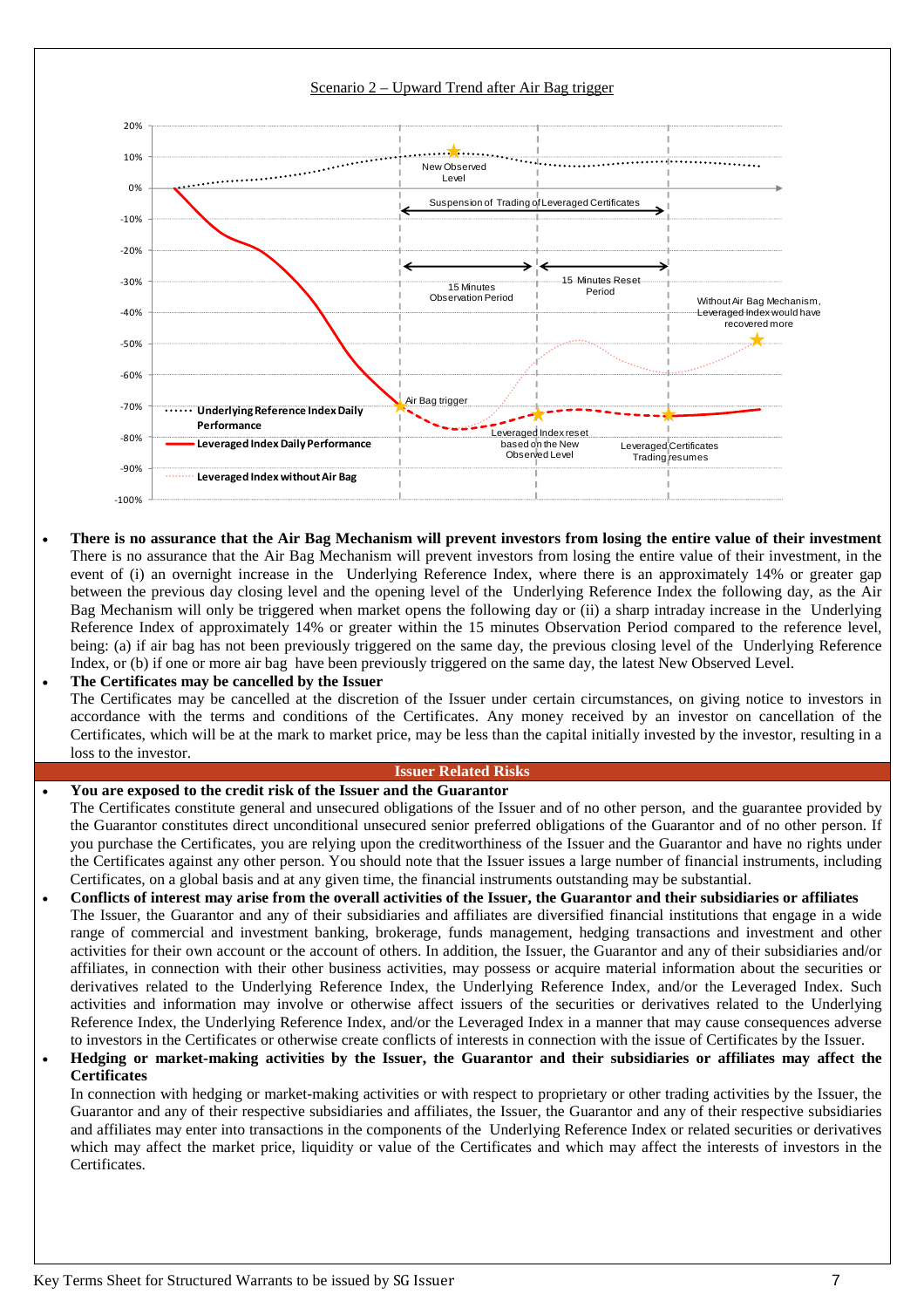### **F. FEES AND CHARGES**

# **WHAT ARE THE FEES AND CHARGES OF THIS INVESTMENT?**

- Normal transaction and brokerage fees apply, similar to fees that you would pay for other transactions on SGX-ST.
- Investors holding their position overnight will also incur the annualised cost (which consists of the Management Fee and Gap Premium, which are calculated daily and applied to the value of the product, as well as certain costs embedded within the Leveraged Index including the Stock Borrowing Cost and Rebalancing Cost). The Management Fee and Gap Premium will be published on the website at dlc.socgen.com and updated daily.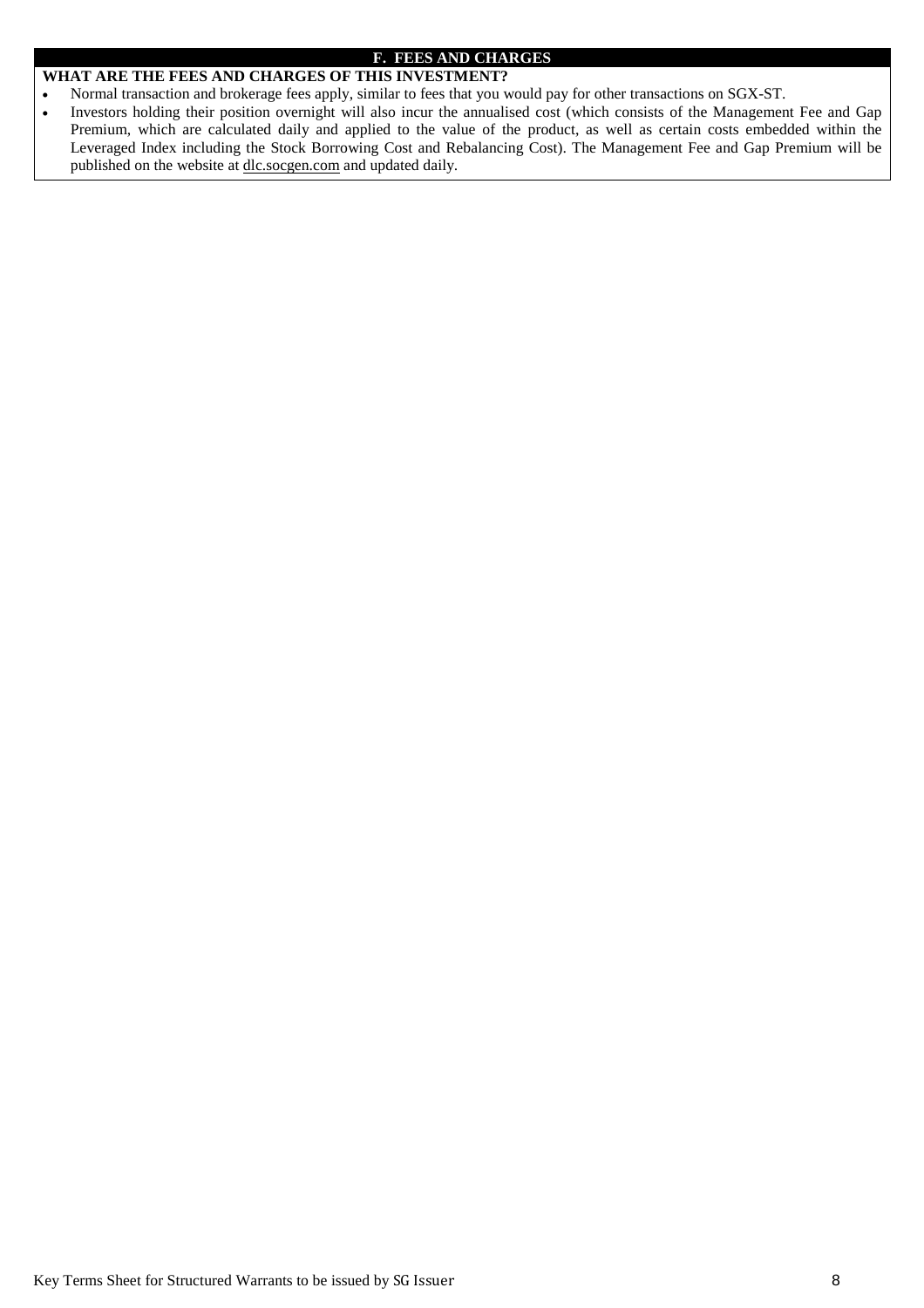## **APPENDIX I**

# **ILLUSTRATION ON HOW RETURNS AND LOSSES CAN OCCUR UNDER DIFFERENT SCENARIOS**

The examples are purely hypothetical and do not take fees and charges payable by investors into consideration. The examples highlight the effect of the Underlying Reference Index performance on the value of the Certificates and do not take into account the possible *influence of fees or any other market parameters.* 

#### 1. Illustrative examples

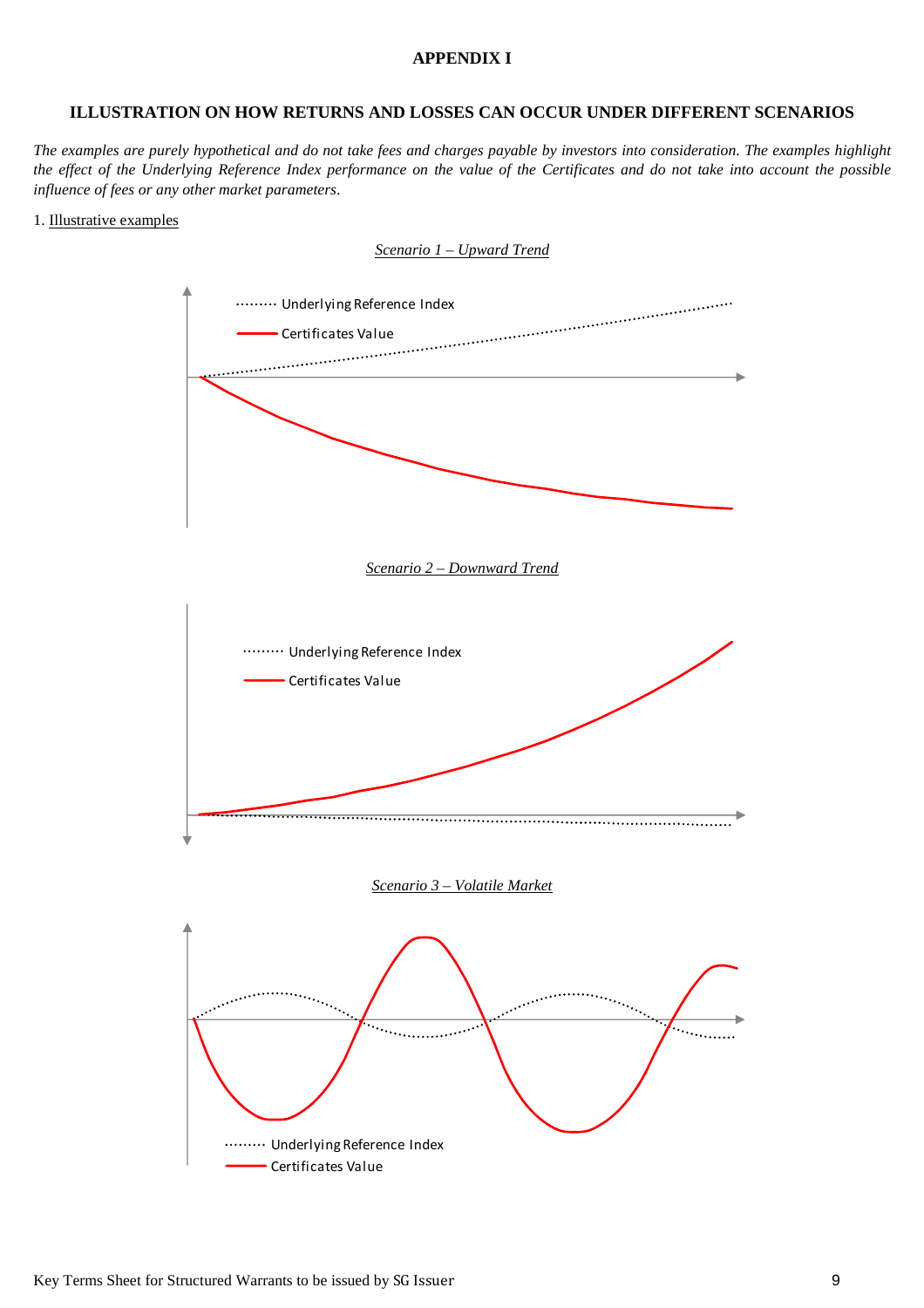# 2. Numerical Examples

| <b>Underlying Reference Index</b> |          |          |          |          |          |          |  |  |
|-----------------------------------|----------|----------|----------|----------|----------|----------|--|--|
|                                   |          |          |          |          |          |          |  |  |
|                                   | Day $0$  | Day 1    | Day 2    | Day 3    | Day 4    | Day 5    |  |  |
|                                   |          |          |          |          |          |          |  |  |
| Daily return                      |          | 2.0%     | 2.0%     | 2.0%     | 2.0%     | 2.0%     |  |  |
|                                   |          |          |          |          |          |          |  |  |
| Value at end of day               | 10,000.0 | 10.200.0 | 10,404.0 | 10,612.1 | 10,824.3 | 11,040.8 |  |  |
|                                   |          |          |          |          |          |          |  |  |
| <b>Accumulated Return</b>         |          | 2.00%    | 4.04%    | 6.12%    | 8.24%    | 10.41%   |  |  |
|                                   |          |          |          |          |          |          |  |  |

*Scenario 1 –Upward Trend*

| <b>Value of the Certificates</b> |         |            |            |            |            |           |  |
|----------------------------------|---------|------------|------------|------------|------------|-----------|--|
|                                  | Day $0$ | Day $1$    | Day 2      | Day 3      | Day 4      | Day 5     |  |
| Daily return                     |         | $-14.0%$   | $-14.0%$   | $-14.0%$   | $-14.0\%$  | $-14.0\%$ |  |
| Price at end of day              | 0.2     | 0.17       | 0.15       | 0.13       | 0.11       | 0.09      |  |
| <b>Accumulated Return</b>        |         | $-14.00\%$ | $-26.04\%$ | $-36.39\%$ | $-45.30\%$ | $-52.96%$ |  |

*Scenario 2–D ownward Trend*

| <b>Underlying Reference Index</b> |          |           |          |           |          |          |  |
|-----------------------------------|----------|-----------|----------|-----------|----------|----------|--|
|                                   | Day $0$  | Day 1     | Day 2    | Day 3     | Day 4    | Day 5    |  |
| Daily return                      |          | $-2.0\%$  | $-2.0\%$ | $-2.0\%$  | $-2.0\%$ | $-2.0\%$ |  |
| Value at end of day               | 10,000.0 | 9,800.0   | 9.604.0  | 9.411.9   | 9.223.7  | 9,039.2  |  |
| <b>Accumulated Return</b>         |          | $-2.00\%$ | $-3.96%$ | $-5.88\%$ | $-7.76%$ | $-9.61%$ |  |

| <b>Value of the Certificates</b> |         |        |        |        |        |        |  |
|----------------------------------|---------|--------|--------|--------|--------|--------|--|
|                                  | Day $0$ | Day 1  | Day 2  | Day 3  | Day 4  | Day 5  |  |
| Daily return                     |         | 14.0%  | 14.0%  | 14.0%  | 14.0%  | 14.0%  |  |
| Price at end of day              | 0.2     | 0.23   | 0.26   | 0.30   | 0.34   | 0.39   |  |
| <b>Accumulated Return</b>        |         | 14.00% | 29.96% | 48.15% | 68.90% | 92.54% |  |

# *Scenario 3–V olatile M arket*

| <b>Underlying Reference Index</b> |          |          |           |          |           |          |  |
|-----------------------------------|----------|----------|-----------|----------|-----------|----------|--|
|                                   | Day $0$  | Day 1    | Day 2     | Day 3    | Day 4     | Day 5    |  |
| Daily return                      |          | 2.0%     | $-2.0\%$  | 2.0%     | $-2.0\%$  | 2.0%     |  |
| Value at end of day               | 10,000.0 | 10,200.0 | 9,996.0   | 10,195.9 | 9.992.0   | 10,191.8 |  |
| <b>Accumulated Return</b>         |          | 2.00%    | $-0.04\%$ | 1.96%    | $-0.08\%$ | 1.92%    |  |

Key Terms Sheet for Structured Warrants to be issued by SG Issuer 10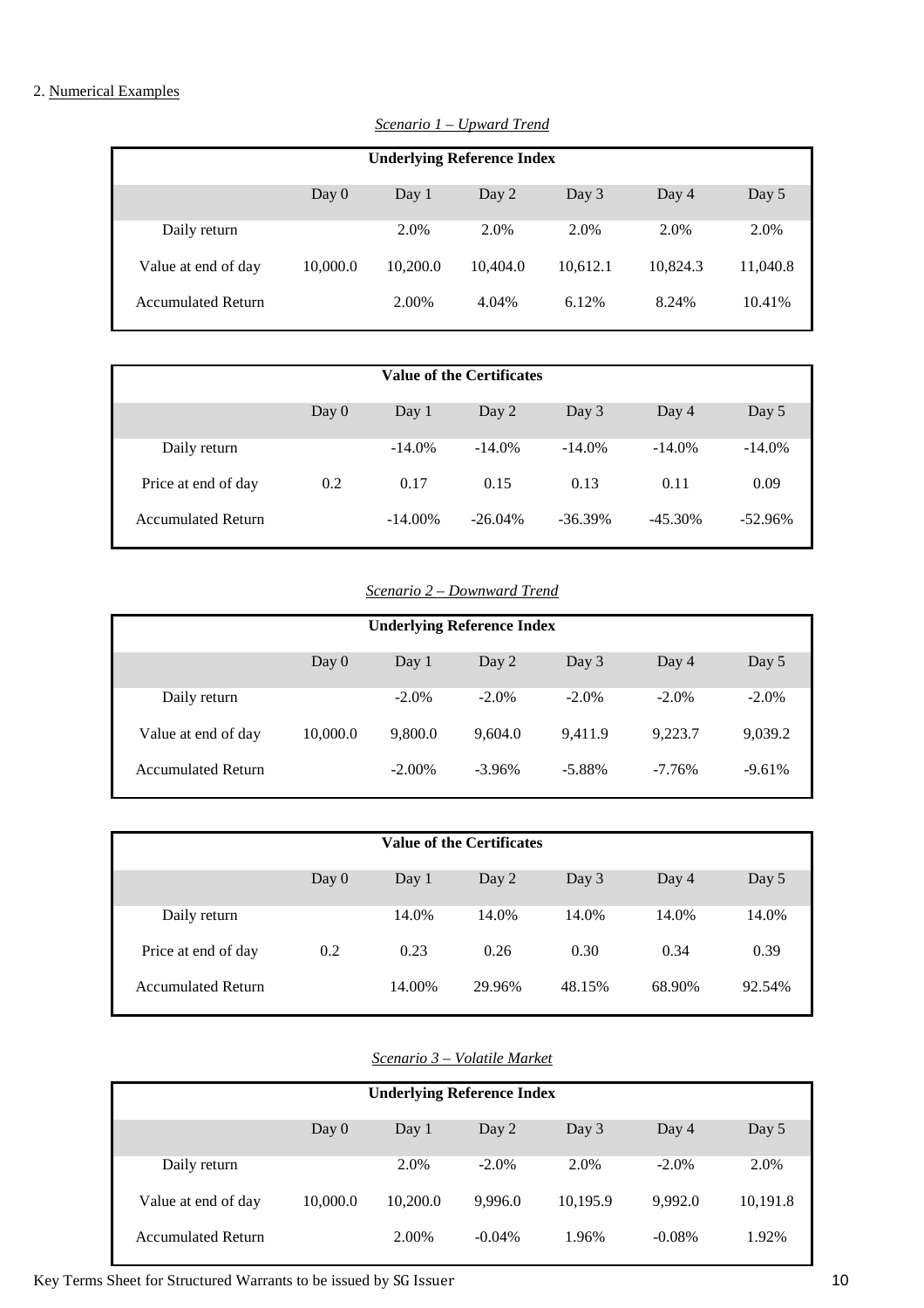| <b>Value of the Certificates</b> |         |            |          |            |           |           |
|----------------------------------|---------|------------|----------|------------|-----------|-----------|
|                                  | Day $0$ | Day $1$    | Day 2    | Day $3$    | Day 4     | Day 5     |
| Daily return                     |         | $-14.0%$   | 14.0%    | $-14.0%$   | 14.0%     | $-14.0\%$ |
| Price at end of day              | 0.2     | 0.17       | 0.20     | 0.17       | 0.19      | 0.17      |
| <b>Accumulated Return</b>        |         | $-14.00\%$ | $-1.96%$ | $-15.69\%$ | $-3.88\%$ | $-17.34%$ |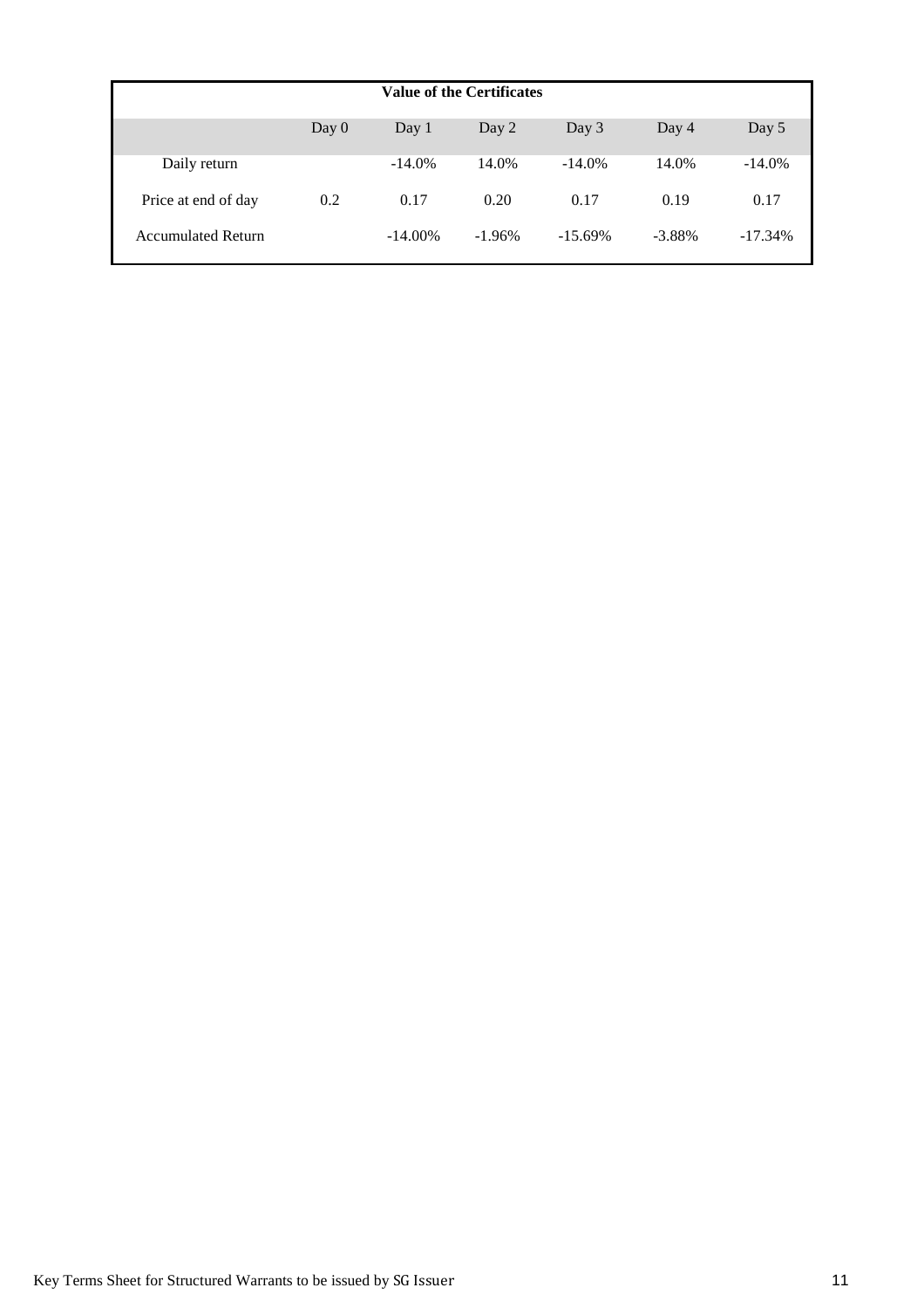## **APPENDIX II**

## **WARNING REGARDING THE LEVERAGED INDEX**

The index referred to herein (the "**Leveraged Index**") is the sole and exclusive property of Société Générale. The Leveraged Index rules are available either online on the website www.sgindex.com, or if not online, upon written request made to Société Générale at the following address: 17 cours Valmy, 92987 Paris – La Défense Cedex ,France. Société Générale does not guarantee the accuracy and/or the completeness of the composition, calculation, dissemination and adjustment of the Leveraged Index, nor of the data included therein, and makes no warranty, whether express or implied, relating to (i) the availability of, or correct or timely calculation of, the Leveraged Index and its level, (ii) the merchantability or fitness for a particular purpose of the Leveraged Index, or (iii) the results of the use of the Leveraged Index or any data included therein. Subject to any applicable statutory law, Société Générale shall have no liability for any losses, damages, costs or expenses (including loss of profits) arising, directly or indirectly, from the calculation of the Leveraged Index level, the use of the Leveraged Index or any data included therein. The levels of the Leveraged Index do not represent a valuation or a price for any product referencing such Leveraged Index.

The roles of the different teams involved within Société Générale in creating, structuring and maintaining, or replicating the Leveraged Index have been strictly defined. However, these teams all depend on the same global market business division. Société Générale may engage in trading in the Leveraged Index or underlyings referenced by the Leveraged Index (for hedging reasons, on behalf of third party clients or on own account) which may adversely affect the level of the Leveraged Index.

Additional conflicts of interests may arise due to Société Générale and/or any of its affiliates acting as issuer and calculation agent of the product on one hand, and sponsor of the Leveraged Index on the other hand. Although Société Générale strictly defined the responsibilities of the different teams involved within Société Générale and its affiliates, such conflicts of interests may trigger negative consequences for investors.

The SGI -7x Daily Inverse Index on MSCI Singapore Index Family (collectively, the "**Custom Indices**" and each a "**Custom Index**"), is the property of Société Générale. Singapore Exchange Limited and its affiliates (collectively, the "**SGX Group Companies**") each expressly excludes any guarantee, warranty, condition, term, undertaking or representation of any kind, express or implied, statutory or otherwise, in relation to (a) the SGI -7x Daily Inverse Index on MSCI Singapore Index Family, (b) the methodology and the components of a Custom Index which may include, but is not limited to, constituent level data such as futures prices, shares outstanding, investable weight factor, and fundamental data such as price/earnings ratios and/or other financial ratio, including calculation of the Custom Indices ("**Underlying Data**") and (c) the values of any of the Custom Indices ("**Index Values**"), including the condition, satisfactory quality, performance or results, merchantability or fitness for purpose of any of the Custom Indices, Underlying Data or Index Values, or any information or data included in or derived from the Custom Indices, Underlying Data or Index Values at any time.

Each of the SGX Group Companies disclaims any and all guarantees, warranties, representations or undertakings of any kind, express or implied, statutory or otherwise, as to the originality, accuracy, correctness, timeliness or completeness of the Custom Indices, Underlying Data or Index Values, or to the uninterrupted or un-delayed calculation or dissemination of the Custom Indices, Underlying Data or Index Values, and each of the SGX Group Companies shall not be liable to any person who uses or refers to the Custom Indices, Underlying Data or Index Value, or for any loss or expense howsoever incurred as a result of any interruption to the supply of Custom Indices, Underlying Data or Index Value.

None of the SGX Group Companies shall be subject to any damages or liability for any errors, omissions, interruptions or delays in the calculation, compilation, maintenance or dissemination of the Custom Indices, Underlying Data or Index Values. The Custom Indices, the Underlying Data or Index Values are provided on an "as is" basis and the use by any person of the Custom Indices, Underlying Data or Index Values is at such person's own risk.

Notwithstanding anything to the contrary herein, in no event whatsoever shall any of the SGX Group Companies be liable or responsible for any damages or loss of any kind, even if they have been advised of the possibility of such damages or loss, whether in contract, tort (including negligence), strict liability or otherwise and whether direct, indirect, special, incidental, punitive, consequential, economic loss of any kind (including but not limited to loss of profit, loss of reputation, loss of opportunity, or lost time or goodwill), suffered or incurred by any person from the use or reliance of the Custom Indices, Underlying Data or Index Values. None of the SGX Group Companies shall not be liable for any claims against Societe Generale (or any third party) by third parties in respect of the Custom Indices, Underlying Data or Index Values.